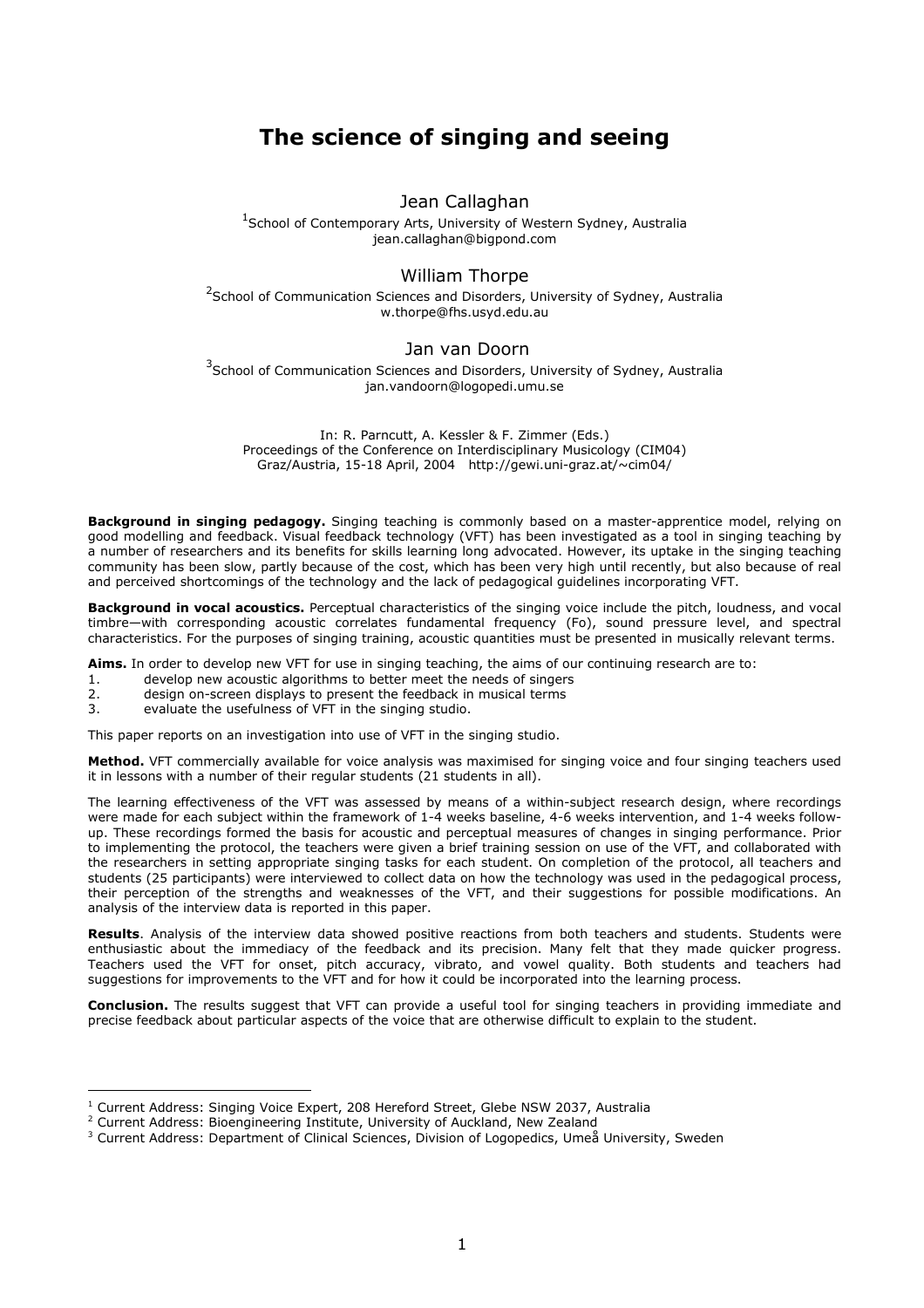"It may seem to many that every perfect singer must also be a perfect instructor, but it is not so; for his qualifications (though ever so great) are insufficient if he cannot communicate his sentiments with ease and in a method adapted to the ability of the scholar."

So said the eminent teacher and writer Pier Francesco Tosi in 1723 (Galliard/Pilkington, 1987, p. 73). The teaching of singing skills is commonly based on a master-apprentice model, relying on good modelling and feedback (Callaghan, 2000). The process of skill acquisition can be broken down into three stages: the cognitive stage, the associative stage, and the autonomous stage (Anderson, 1982). In both the cognitive and associative stage, modelling and external feedback have been identified as important. Traditional methods for learning to sing have relied heavily on auditory imagery. Many students in our very visually-oriented society are more visually than aurally aware, and that visual awareness is part of the bodilykinaesthetic intelligence which plays such an important part in singing. In talking about acting students, Barton (1997) claims that, at the introductory levels, the vast majority (often up to 80 percent) are visual learners; at more advanced levels more have become kinaesthetic or auditory learners. Using visual feedback is thus one method adapted to the ability of the majority of scholars.

Learning to sing involves training in two fundamental elements: musical concepts and psychomotor skills. These are interdependent in that content (e.g. pitch) cannot be studied without applying some specific level of skill (e.g. the ability to co-ordinate the vocal mechanism to produce the requisite pitch). Kemp (1996) summarises three particular issues which cause difficulty in this learning process: firstly, singers cannot hear themselves as others hear them; secondly, each sound they produce will be accompanied by a particular sensation; and, thirdly, singers have to learn to detect particular body sensations that connect with their more desirable sounds, as identified by their teachers.

Feedback which is both unambiguous and timely is central to the learning of all musical

performance skills, but is of even more importance in the learning of singing, where the process is confused by the identification of the performer with the instrument. In conventional singing training, interpretation of the teacher's feedback can be problematic, partly because of the difficulties in verbally explaining perceptual and production aspects of the voice, but also because of the delay between when the student produces the vocalisation and when the feedback is made. This delay makes it difficult to learn the motor control programs because the feedback provided by the teacher is disassociated from the proprioceptive and auditory sensations accompanying vocalisation (Welch, 1985).

In attempting to help students build a perception of the interrelationship between their body sensations and desirable vocal performance, teachers commonly give feedback in metaphoric language which links sensation to tone. However, between teacher and student there may well be disparities in perceptual style, and teaching/learning style, in addition to great differences in life experience, making allusive language at best ambiguous, and at worst, misleading. There is also the difficulty that the teacher's verbal feedback may be interpreted by the student as personal criticism and therefore do more harm than good, or that repetition of the same feedback may cease to have any impact on the student's performance. In any case, the student is required, after the event, to recall an accurate and detailed memory of his or her own performance, interpret the feedback provided in the light of that memory, and apply the feedback to modify subsequent performance. In such a scenario, it is perhaps not surprising that learning to sing can be a slow process (Welch, 1985).

Recent research suggests real-time visual feedback enhances cognitive development and skills learning (Welch, Howard & Rush, 1989; Howard, 1993; Nisbet, 1995; Weidenbach, 1996; Nair, 1999) and may therefore be profitably employed in the teaching of singing. If there is a way to present clear, instantaneous feedback which comes from an impartial machine, and cannot be misread as personal criticism or nagging,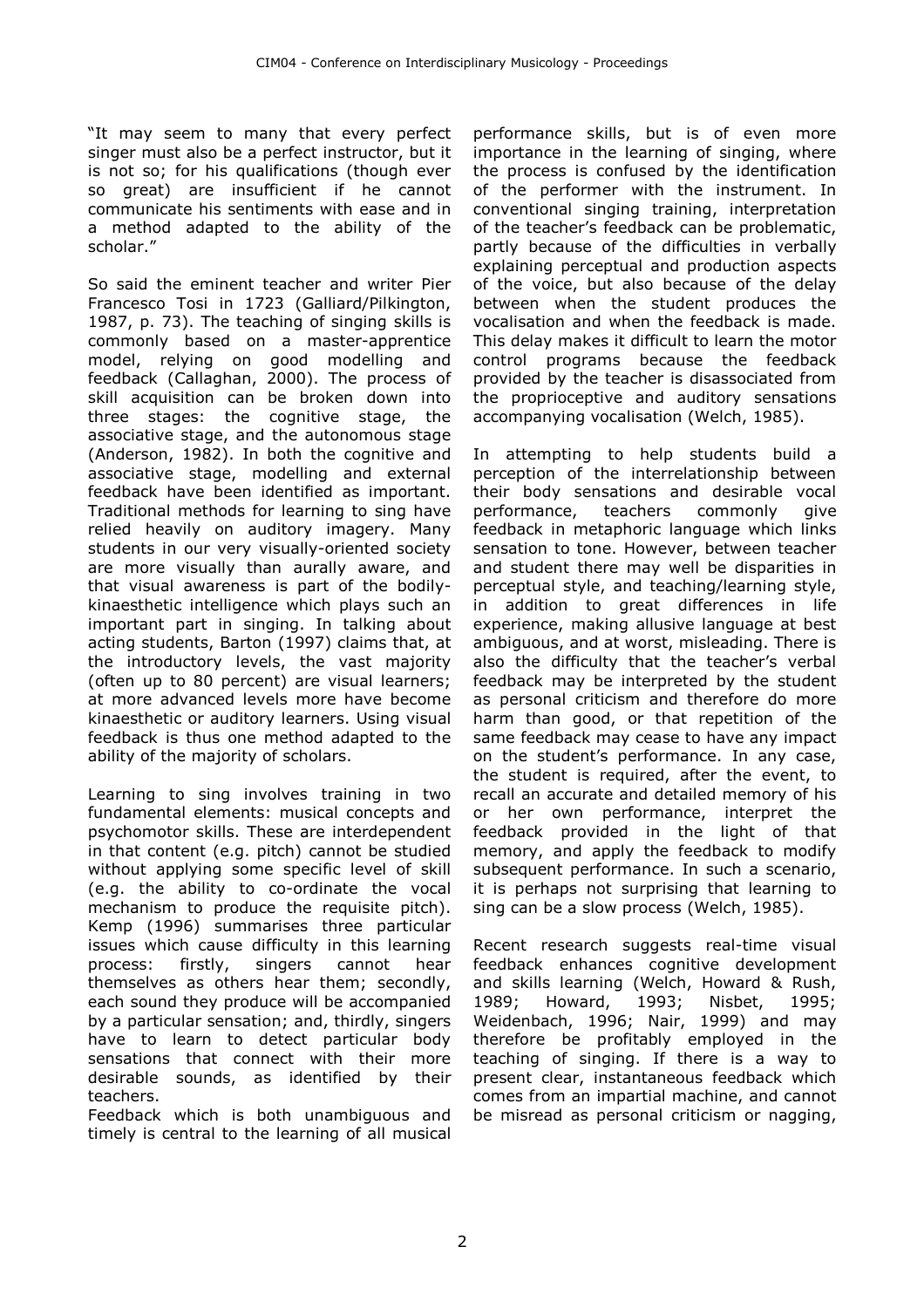then the feedback information is more readily assimilated.

This paper reports aspects of a continuing investigation into the use of computerassisted visual feedback in the teaching of singing (Thorpe, Callaghan & van Doorn, 2001). In a preliminary study conducted in 1999 teachers used commercially available speech technology in singing lessons, incorporating the VFT in whatever way they found useful. Interview data from teachers and students indicated that it is certainly both feasible and productive to utilise computer technology in singing training (Callaghan, Thorpe & van Doorn, 1999). That study also clarified areas in which further investigation was needed and aspects of the speech technology which needed modification for application to singing. In 2000 further research examined how computer technology can assist in the teaching of singing (Callaghan, Thorpe & van Doorn, 2001). The results indicated that such technology can provide useful assistance to the teacher and student, but the teacher needs to be able to interpret what the computer is showing and incorporate that understanding into the learning environment.

Our current more extended study is focused on developing new VFT for use in singing teaching, through investigation of:

- 1. acoustic analysis techniques for extracting perceptually relevant characteristics from the singing voice;
- 2. methods of presenting acoustic information in meaningful visual displays; and
- 3. pedagogical approaches that integrate this technology into the practice of singing teaching.

Both quantitative data (recordings) and qualitative data (reactions to the feedback) were collected. This paper reports on the qualitative aspects of the study.

## Visual feedback operation

For visual feedback to be successful in assisting students, it must provide

information about acoustic properties of the singing voice that are relevant to the perceptual qualities required in good singing performance. The acoustic properties of the singing voice include characteristics relating to qualities of pitch, vowel identity, and timbre.

The perceptual quality of pitch is reasonably well correlated with the acoustic measure of fundamental frequency and it is relatively straightforward to estimate from the voice signal. Visual representations of pitch can therefore be presented to the singer. One difficulty with the display of pitch information however is the disparate requirement of wide range and high accuracy. A singer's voice may range over two or more octaves, but demands for pitch accuracy are in the order of 1% (<¼ semitone). It is therefore necessary to arrange that the display is able to represent both large pitch intervals and fine target accuracy. One way to accomplish this is to superimpose a scale of guidelines, at



Figure 1. Example of pitch profile (Kay Real-time pitch) showing simultaneous presentation of pitch (dark line) and loudness (gray line) contours, with guidelines illustrating appropriate interval  $(5<sup>th</sup>)$ .

appropriately spaced intervals, on the simple representation of pitch value (see Figure 1). This display can be enlarged to allow for accurate targeting of a single pitch, or compressed to show larger interval steps.

Vowel identity is somewhat problematic because of its dependence on pitch, and indeed the fundamental limitations on vowel identification at high pitch (Scotto Di Carlo & Germain, 1985). At low pitch it is feasible to invoke the source-filter model of speech production and associate vowel identity with the frequencies of the first two formants (resonance peaks) in the voice spectrum. The formant frequencies (F1 and F2 respectively)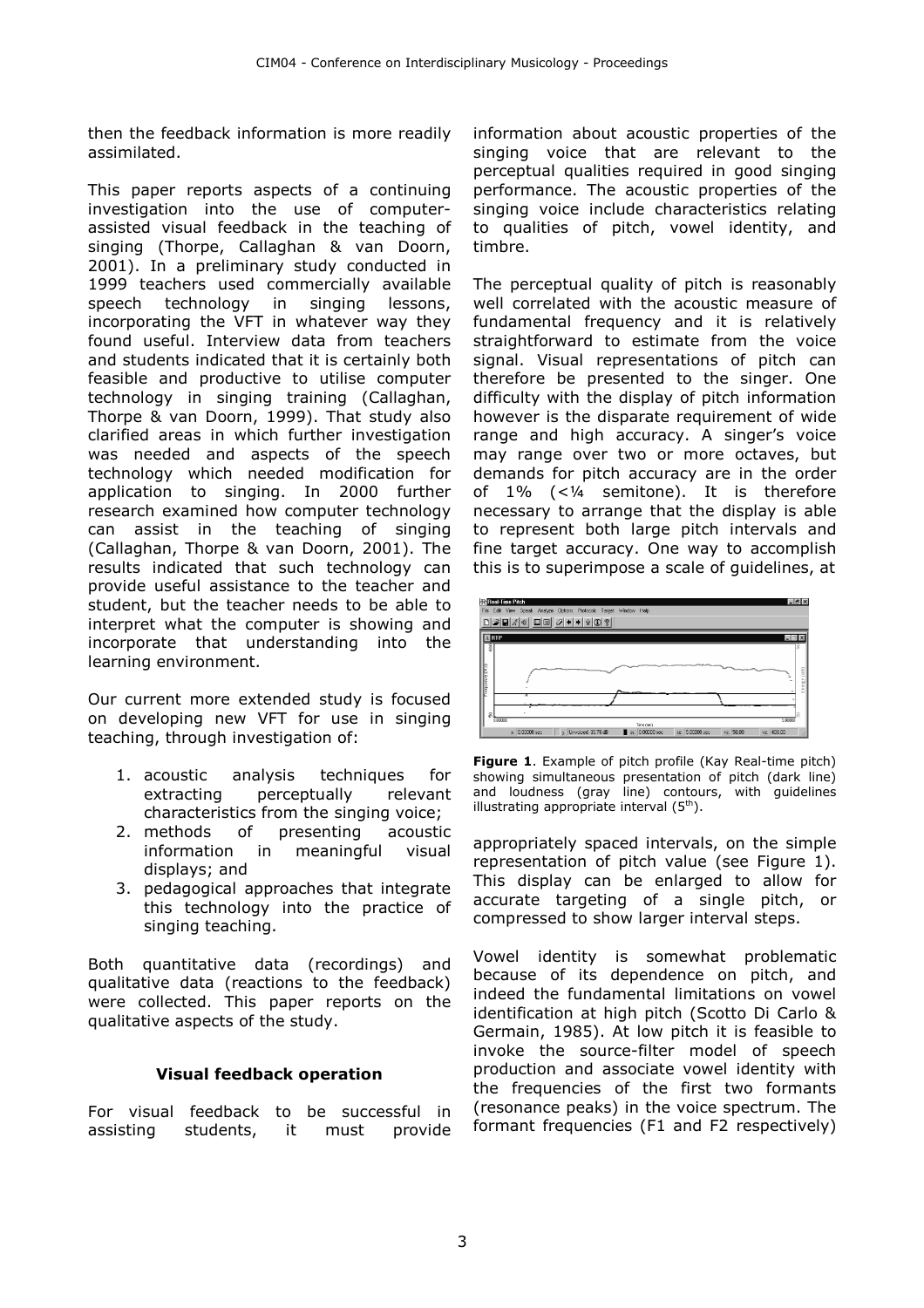estimated from the voice signal can be represented diagrammatically on a twodimensional display of F1 versus F2 (see Figure 2). This two-dimensional display approximates the articulatory space, with the F1 dimension correlating with jaw opening and the F2 dimension with front or back placement of the tongue. It is therefore possible to associate the position at which vocalisation appears on the display with the position of the articulators. Also, as the singer adjusts his or her jaw and tongue position, the resulting point shown on the display moves accordingly. Students can therefore practise attempting to achieve a target vowel



Figure 2. Vowel chart generated by plotting the frequencies of the first two formants F1 (vertical) against F2 (horizontal). Also depicted are the positions of (American) English vowels, together with a series of points arising from acoustic analysis of a short vocalisation of /a/.

identity, and once they have attained it by visual matching, learn to identify it both aurally and with respect to how the articulators are positioned to effect its pronunciation.

Vocal timbre covers a range of perceptual qualities other than pitch and vocal loudness. These are generally referred to qualitatively in descriptive terms such as "colour", "warmth", "ring", "brightness", etc (Ekholm, Papagiannis & Cagnon, 1998).). Although there is still some uncertainty about the precise acoustic correlates of these various qualitative descriptors, in general the qualities of timbre correspond to the overall distribution of sound energy across the spectrum. For instance, a strong

concentration of acoustic power at a frequency of around 3kHz (the so-called singer's formant) is strongly associated with perceptual qualities of vocal brightness, ring, and warmth. Other acoustic manifestations of vocal timbre include the pattern of vibrato in the voice and the temporal structure of note



Figure 3. Example of spectrographic display showing both wideband and narrowband representations of the sequence /i/-/e/-/a/ sung at a constant pitch.

and vocalisation onsets. All of these quantities can be displayed via the medium of the spectrogram, which is a pseudo threedimensional representation of the spectral distribution of sound energy and its temporal evolution (Figure 3).

## Method

Commercially available VFT from Kay Elemetrics (Computer Speech Lab) was installed on a dedicated computer to give feedback on pitch (Visi-Pitch), vowel identity (Sona-Match), and timbre (CSL). We relied on the results of our earlier research to optimise the program settings for singing voice and to make the operation as simple as possible for use in the singing studio. A good quality headset microphone was used, to minimise problems associated with students adapting body alignment to suit the position of a fixed microphone. Teachers were provided with written instructions on use of the program and initial training was provided to each teacher in the use of the system and interpretation of the visual displays in terms of singing concepts.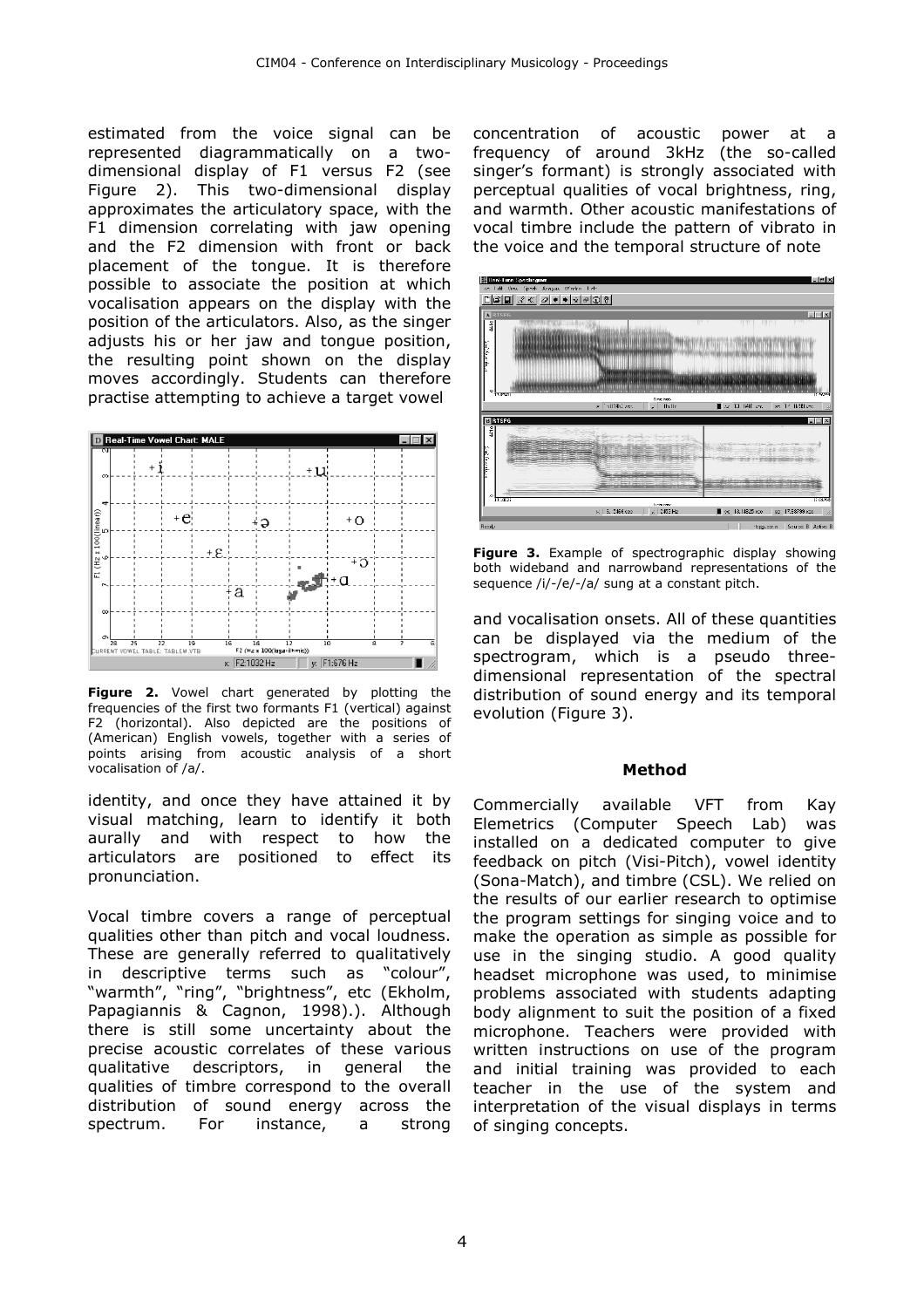The study followed a within-subject research design, with 21 students followed over a baseline period of 1-4 (weekly) lessons, a series of 4-6 lessons incorporating visual feedback, and a follow-up period of 1-4 lessons with visual feedback withdrawn. Four teachers trialled the VFT, one with eight students, one with three students, one with four students, and one with six students. The teachers chose which aspects of the program to use and how to incorporate the feedback into the lesson. The study was approved by The study was approved by the Human Ethics Committee of the University of Sydney.

At the beginning of each lesson, an assessment exercise was recorded, comprising one or more sets of vowels sung over scales or arpeggios, followed by a vocalise. The specific details of the exercise differed according to the level appropriate for each student, but the same exercise was recorded over all visits by each individual student.

The visual feedback intervention for each student was specified by consultation with the teacher, having regard for the student's pedagogical needs and stage of development. Typically it included one or two of the three modes of feedback (pitch, vowel, and spectral), provided during the course of the lesson.

Following the intervention, all participants (four teachers and 21 students) were interviewed to collect qualitative data on their characteristics and their reaction to the feedback. A semi-structured interview schedule was used for both teachers and

students to examine individual familiarity with computer technology and reaction to the use of VFT in lessons. For the teachers, questions also covered personal characteristics such as gender, age, musical and pedagogical training, and teaching setting. For the students, questions also covered personal characteristics such as gender, age, and learning stage. The interviewer was the chief researcher who is a singing teacher, and thus able to use the common language of the singing studio and to prompt as needed during the interview. Interviews were transcribed verbatim and the text entered into NU.DIST analysis software. The data were analysed by searching for common ideas, words, or themes; using these groupings to construct categories and subcategories; and searching for links between categories.

### Results

## **Teachers**

Three of the teachers were female, ranging in age from 58 to 67. One was male, aged 37. All teachers had qualifications (some more than one) in teaching, in addition to their musical training and performance experience. Three had Trinity College of Music teaching diplomas, one had a conservatorium Associate Diploma of Music Teaching, one a Graduate Certificate in Singing Pedagogy, and one a Diploma of Education as well as a Masters degree containing some education subjects. All taught in private studio in the Sydney metropolitan area, with one also teaching in a fee-paying school. Three use computers in other aspects of their work, but

|            | Age | Gender | Teaching Qualifications*                                      | Computer Skills | Familiarity with Acoustic<br>Analysis Displays |
|------------|-----|--------|---------------------------------------------------------------|-----------------|------------------------------------------------|
| Teacher F1 | 64  | female | DipEd, MA, LTCL<br>Enrolled MSc in voice                      | Yes             | Yes                                            |
| Teacher F2 | 58  | female | ADipTeach., ATCL<br>Enrolled MSc in voice                     | Yes             | Yes                                            |
| Teacher F3 | 67  | female | Some tertiary-level psychology<br>subjects<br>GradCertSingPed | No              | Yes                                            |
| Teacher M1 | 37  | male   | LTCL                                                          | Yes             | Yes                                            |

\*In addition to musical qualifications and performing experience

Table 1: Details of participant teachers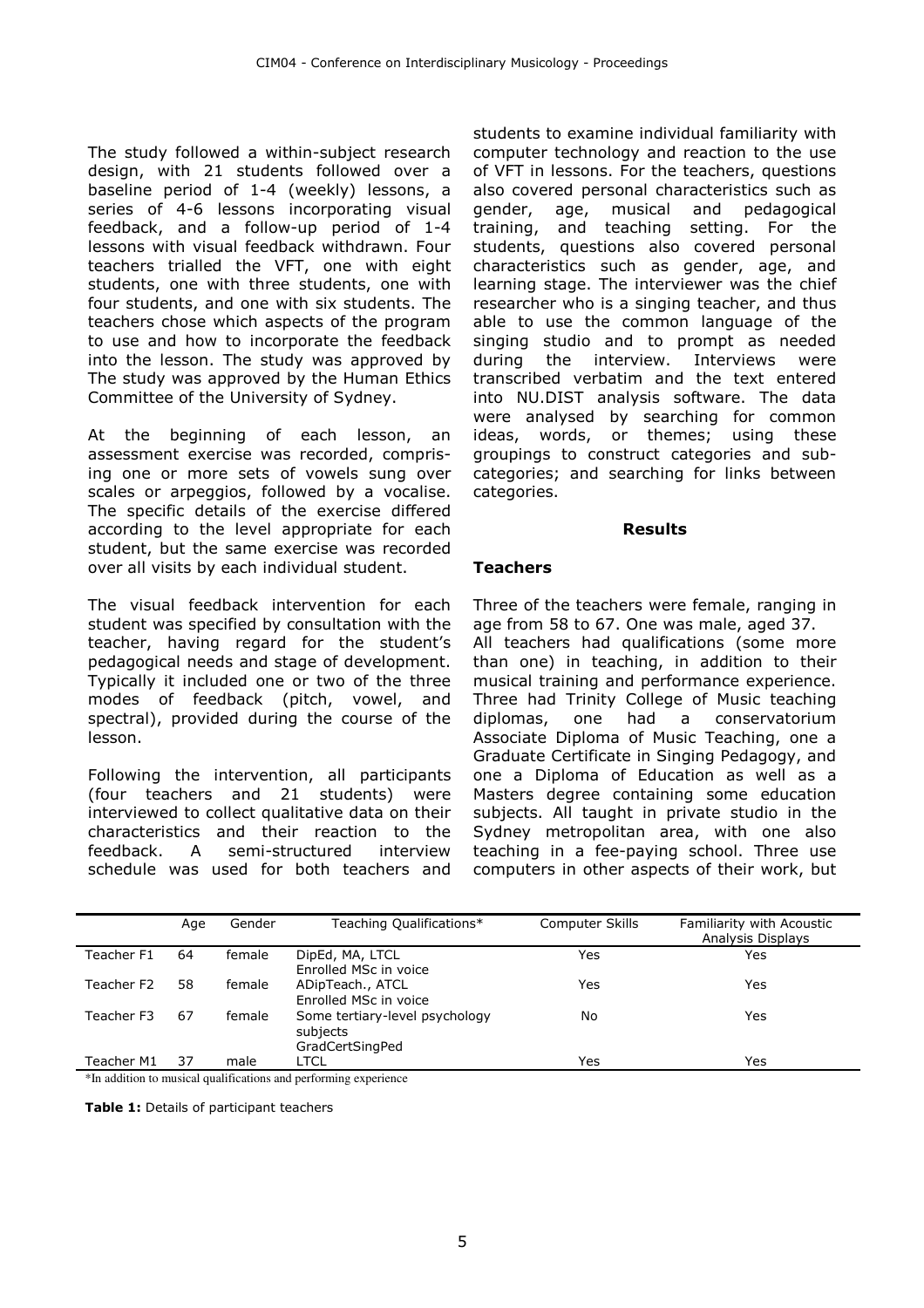## one does not. (See Table 1.)

All teachers found some aspects of the VFT useful. How they used it depended on their individual teaching style, the length of lessons, and the students they were working with. Teachers F1 and F3 were working largely with adolescent singers and felt that the pitch feedback was the most useful. Neither felt that it was appropriate to use the spectrogram for singer's formant with these students, but they did both use it for onset. Teacher F1 used it for teaching young singers vibrato and, with one student particularly,

found it useful in teaching her to distinguish between amplitude vibrato and pitch vibrato. Teacher F2 was working with beginners in the first couple of years of their tuition and felt that for these students the spectrogram had limited application. She found the pitch feedback useful, particularly with one student who is slightly deaf.

Teacher M1 found the VFT "phenomenal", saying that "the visual thing is far more specific than I can be. … On the machine we can see where the resonance is not strong and they just work on it again and again." He was working with adult students only and found it very useful with beginner adults, with whom he felt that "it clearly explains things I have been telling my students to do … they have confidence in me when they are starting out … because it's all objective—like the computer can't lie." He relied entirely on the spectrogram, using it to give feedback on vowel quality, the singer's formant, and onset. Both Teacher M1 and Teacher F1 were concerned that some adult beginners were so keen to get the right visual feedback that they became very tense and forced the voice. As F1 said, "They worked so hard to get the right visual feedback that often they overdo it. … One has to be really careful that when they are using visual feedback they are doing it the right way."

Teachers F3 and M1 used the spectrogram for dynamics.

All the teachers felt that if the VFT were commercially available at reasonable cost they would like to use it, but not for every lesson. They would like the screen display to

be less scientific, more musical. Some saw the VFT as a useful practice tool at the right stage of development, but emphasised the importance of teacher supervision, or the teacher providing a recorded model. One suggested that it would be ideal to "have it in the other room so the kids could come early and work on different little programs". This teacher taught half-hour lessons with adolescents preparing for examinations and felt that, while the VFT was very useful, to use it in lessons took would take too much time from work on repertoire and musicianship.

Teachers felt that student response to the VFT varied, but could identify no pattern related to age, gender, or computer experience. One attributed the difference in response to learning style, saying "The self sufficient ones had less interest. Those who like to ask for help really liked the machine and those who like to work things out for themselves weren't so impressed. They would use it once or twice and would say, 'Oh well, that was interesting and now I will get back  $\mathsf{to}$   $\mathsf{''}$ 

All the teachers were disappointed with the vowel quadrilateral, finding it unreliable at high pitch, and therefore only suitable for use with adult males. Plainly a vowel quadrilateral that gave accurate feedback at high pitch would be a valuable enhancement to the program. Other suggestions for improvements were a longer time frame for the feedback/recording, a greater choice of colours for the spectrogram display, and more obviously musical pitch displays.

## Students

Of the students, eight were male and 13 female. They ranged in age from 14 to 58. Their singing experience varied from complete beginner to students who had been learning singing for many years. Only one (male) was a semi-professional performer. (See Table 2.)

While all but one of the students used computers for word processing, internet, and other applications, only four had any familiarity with acoustic displays. Of these,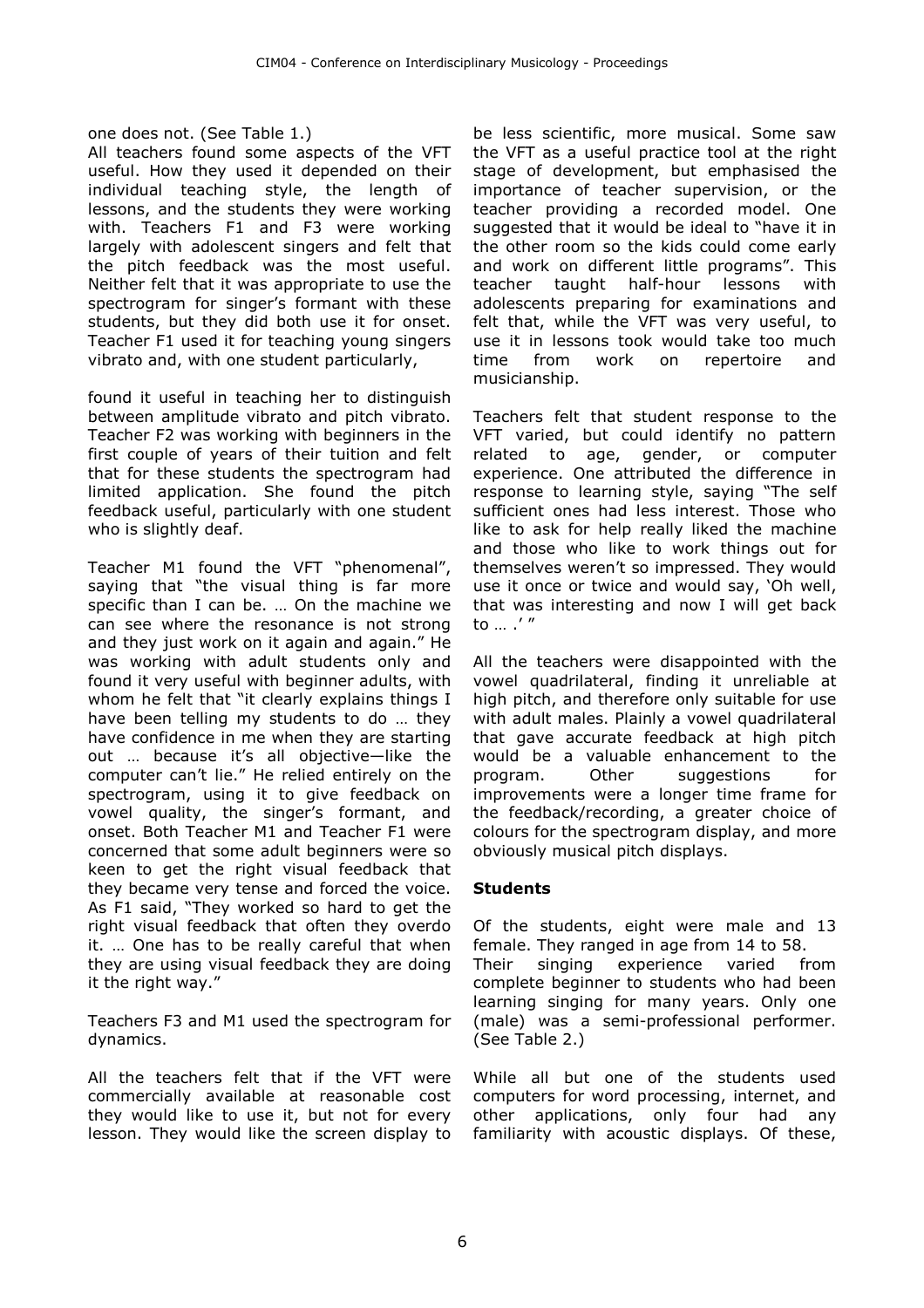two were music students, one a speech pathology student, and one a journalist. Ninety percent of the student participants had a positive response to the VFT, ranging from "I was quite happy about it" to "It's really amazing!", while ten percent were lukewarm in their response and felt they would prefer to learn in other ways (using the flute or piano

| <b>Students</b>                       | <b>Number</b> | <b>Percent</b> |
|---------------------------------------|---------------|----------------|
| <b>Total Number</b>                   | 21            | 100            |
| Gender                                |               |                |
| Male                                  | 8             | 38             |
| Female                                | 13            | 62             |
| Age Range                             |               |                |
| $14 - 19$                             | 8             | 38             |
| $20 - 29$                             | 6             | 29             |
| 30-39                                 | $\mathbf{1}$  | 5              |
| 40-49                                 | 4             | 19             |
| $50+$                                 | 2             | 10             |
| Years of Training                     |               |                |
| $\mathbf{1}$                          | 4             | 19             |
| 2                                     | 3             | 14             |
| 3                                     | 6             | 29             |
| $\overline{4}$                        | 5             | 24             |
| $5+$                                  | 3             | 14             |
| Computer Skills                       |               |                |
| Yes                                   | 20            | 95             |
| No                                    | 1             | 5              |
| Familiarity with Acoustic<br>Displays |               |                |
| Yes                                   | 4             |                |
| No                                    |               | 19             |
|                                       | 17            | 81             |

Table 2: Participant students

as a reinforcement). Those who found it useful attributed this to the fact that the feedback was visual. One volunteered: "It helped me know how the voice sounded and gave me a method of singing", another that "it is another way of learning" and another that it "gets two senses going and programs the brain". One commented favourably on the fact that feedback was immediate and another said "It was very useful for reinforcing what I knew but it did it so dramatically. … It reinforced the things that

you knew but it did it so instantly that I think it was like somebody prodding you when you make a mistake." Two teenage males were particularly enthusiastic about using technology: "It was a good experience; society's now based on computer technology."; "I was excited. I thought it was really good and it was kind of nice to have part of the lesson dedicated to recording this protocol and be looking at it back."

Some students felt they learnt quicker, but others just that the VFT gave them a better understanding of their voice production and helped them to focus their practice outside lessons. One summarised: "I sing, and see what it looks like, and then remember the way it was sung." The oldest participant felt that "it helped reinforce things I knew and because I am coming to singing older and because I am trying to change how to do something, that is a lot harder than changing something intellectually because you are trying to change the body; so I think it sharpened my understanding of where I was losing those things that I knew".

Since the teachers determined how they used the VFT for individual students, it was not surprising that different students identified different applications of the feedback as particularly useful. Many found it useful for maintaining a consistent vibrato, or—in the case of young students with changing voices—for cultivating vibrato: "it's the idea of actually seeing the vibrato … and you can remember it after you've done it".

Many commented on its use in sustaining a vowel on a single pitch, and for cultivating clear onset and offset of tone. While some found the VFT useful for maintaining the singer's formant across different vowels, others did not really understand this display. Six students used the VFT when they were singing arpeggios. Two felt it was not much help, but one was particularly enthusiastic about its use in maintaining voice quality across the major register change while singing arpeggios.

Six students found the VFT particularly useful for correcting intonation problems and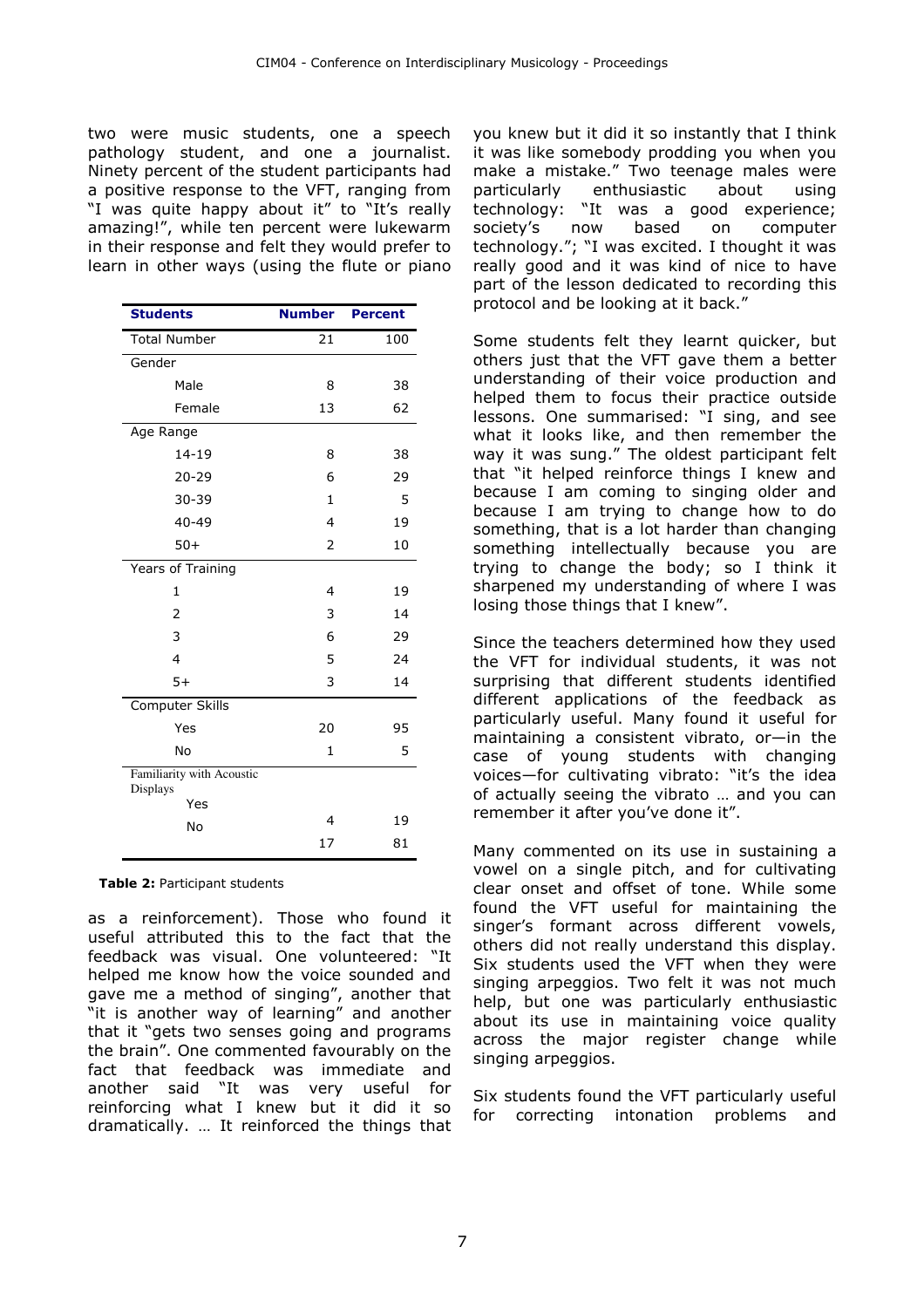identified that as being linked to breath management.

Two students felt the VFT was not much help. With one this is probably attributable to her preferred mode of learning. She found the immediate visual feedback distracting, commenting "I found that when I was singing and recording it it was sort of distracting to actually see it coming out on the screen and I was trying to adjust what I was doing as I was singing. I didn't find it useful to try and adjust as I saw it because you start tensing up and trying to force yourself into a change."

The other, a high soprano, found that the VFT did not respond well to notes high in her range (E5 and above).

Students too would like a reliable vowel chart to be incorporated into the software. Some also suggested that it would be useful to have print-outs or recordings from the lesson to use as models when practising at home. Three suggested an instruction manual and two teenage boys were very keen on incorporating games into the package.

## Summary and Conclusions

Teachers used the VFT for pitch, onset, vowels, dynamics, vibrato and timbre (see Table 3)

| Use      | <b>Teacher</b> |
|----------|----------------|
| Pitch    | F1, F2, F3, M1 |
| Onset    | F1, F3, M1     |
| Vowels   | F2, F3, M1     |
| Vibrato  | F1             |
| Timbre   | F2, F3, M1     |
| Dynamics | F3, M1         |

Table 3: Usage of VFT by individual teachers

All found the pitch displays useful and two were very enthusiastic about the spectrogram. One of these teachers (M1) used the spectrogram for teaching vowel quality, but the teachers who tried the vowel quadrilateral were disappointed that it was

not adequate for use with adolescent voices or adult female voices.

All teachers, and the great majority of students, found the VFT useful. Its most effective use depends on the teacher having a clear understanding of the relationship between singing production and the acoustic features displayed, as well as being able to identify the best applications for students with different learning styles and at different stages of vocal development. From teacher responses, it was clear that developing more musically meaningful visual displays would be helpful.

While many students were keen to have VFT as a practice tool, teachers were more cautious, emphasising that unsupervised practice with the VFT could lead to the pursuit of a result in one aspect of voice, with accompanying bad habits in another.

The provision of real-time visual feedback about the singer's performance can provide information directly to the student, and because it is provided simultaneously, the information can be immediately incorporated into the singer's vocal production. Ideally, students will learn through this feedback, and internalise the knowledge of how to produce the required performance, so that they eventually no longer require the supplementary external information (whether provided by the teacher or by real-time visual display).

We have used the results of this study in developing a specialised computer system, Sing&See, that gives more accurate real-time visual feedback on the singing voice in more musically meaningful visual displays (see Figures 4 and 5). Currently Sing&See gives feedback on pitch, loudness and timbre. We have recently published a pedagogy manual for use with the software (Callaghan & Wilson, 2004) and are working on incorporating an accurate vowel chart into the software.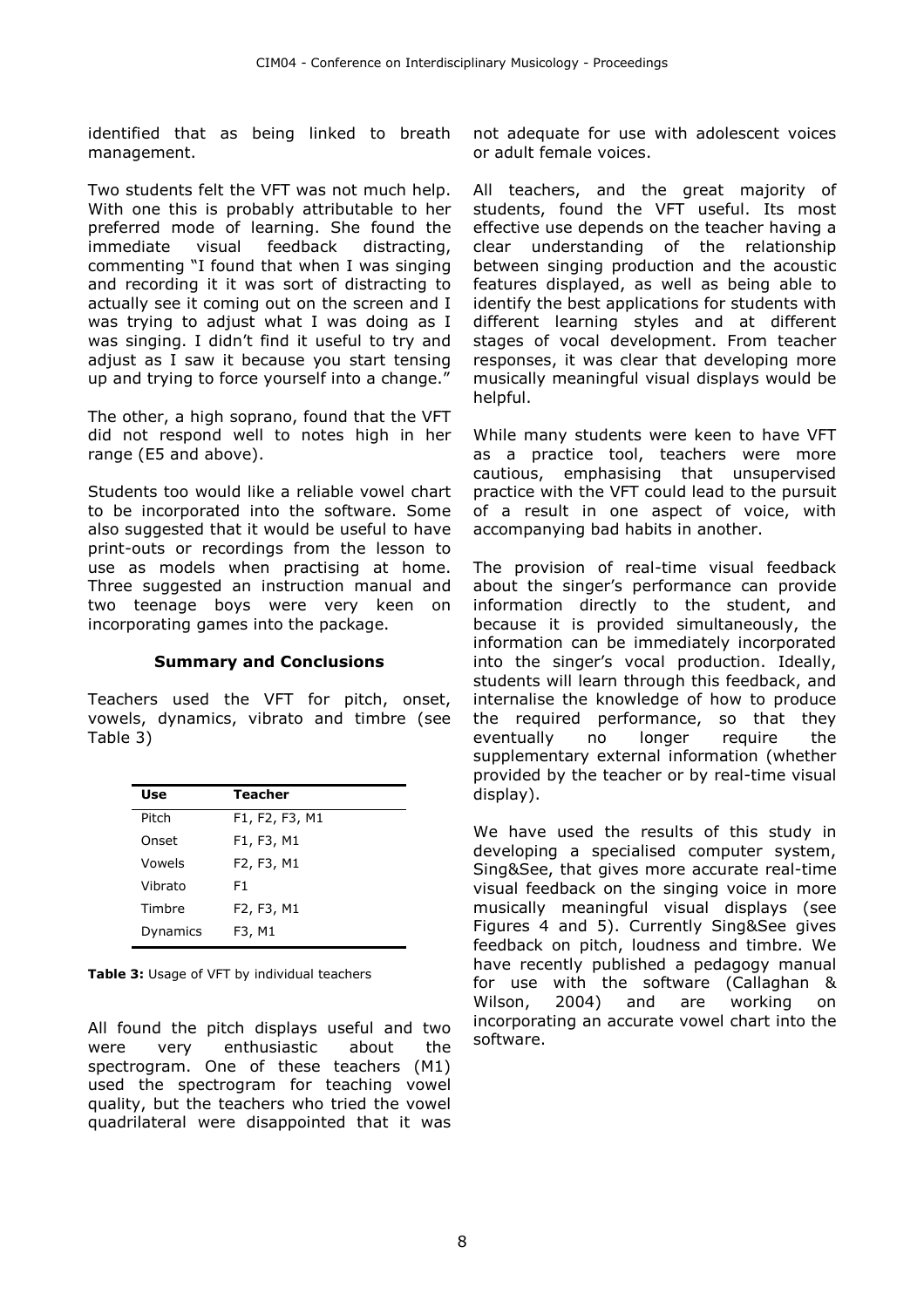

Figure 4 Example of Sing&See pitch profile showing presentation of pitch (blue line), with guidelines illustrating musical intervals.



Figure 5. Example of Sing&See spectrographic display showing feedback of harmonic structure together with pitch (on piano keyboard) and total loudness on level meter.

#### References

- Anderson, J.R. (1982). Acquisition of cognitive skill, Psychological Review, 89, 369-406.
- Barton, R. (1997). Voice in a visual world: A neuro-linguistic programming perspective on vocal training. In M. Hampton & B. Acker (Eds.), The Vocal Vision: Views on Voice, 81-92.
- Callaghan, J. (2000). Singing and voice science. San Diego, CA: Singular Publishing Group, Inc.
- Callaghan, J. & Wilson, P. (2004). How to sing and see. Sydney: Cantare Systems Pty Ltd.
- Callaghan, J., Thorpe, W. & van Doorn, J. (1999). Computer-assisted visual feedback in the teaching of singing. In M.S. Barrett, G.E. McPherson & R. Smith (Eds), Children and Music: Developmental Perspectives, pp. 105- 111. Proceedings of the 2nd Asia-Pacific Symposium on Music Education Research and the XXI Annual Conference of the Australian Association for Research in Music Education. Launceston: University of Tasmania.
- Callaghan, J., Thorpe, W. & van Doorn, J. (2001). Applications of visual feedback technology in the singing studio. Proceedings of the XXIII Annual Conference, Australian Association for Research in Music Education. Newcastle, September. Melbourne: AARME.
- Ekholm, E, Papagiannis, GC, & Cagnon FP. (1998). Relating objective measurement to expert evaluation of voice quality in Western Classical Singing: Critical perceptual parameters. Journal of Voice,  $12(2):182-96.$
- Howard, D.M. (1993). Real-time visual displays in speech and singing. Defence Science Journal, 43(3), 211-221.
- Kemp, A.E. (1996). The musical temperament. Psychology and personality of musicians. Oxford: Oxford University Press.
- Nair, G. (1999). Voice tradition and technology: A state-of-the-art studio, San Diego, CA: Singular Publishing Group, Inc.
- Nisbet, A. (1995). Spectrographic analysis of the singing voice applied to the teaching of singing. Australian Voice, 1: 65-68.
- Scotto Di Carlo, N. & Germain, A. (1985). "A perceptual study of the influence of pitch on the intelligibility of sung vowels", Phonetica 42:188-197.
- Thorpe, C.W., Callaghan, J. & van Doorn, J.L. (2001). Real-time visual feedback of acoustic characteristics of the singing voice and its use in enhancing singing teaching. Australian Research Council Large Research Grant.
- Tosi, P.F. (1987). Observations on the florid song (Galliard, Trans., M. Pilkington, Ed.). London: Stainer & Bell. (Original